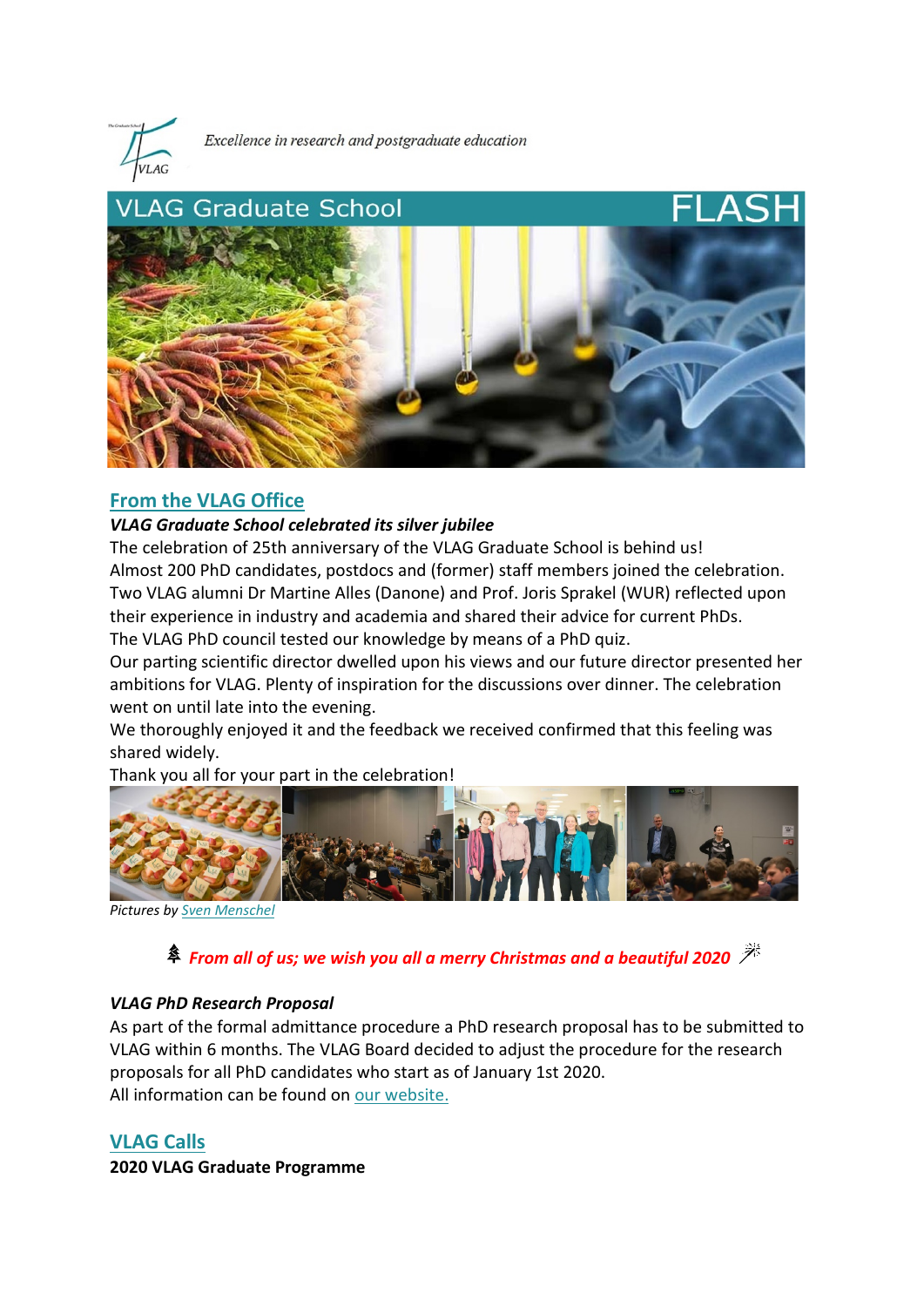Herewith we would like to announcement the 2020 VLAG Graduate Programme. It involves the funding of two PhD positions with a start date in 2020. In the document on our website you can read who can apply and what the time line is. Also, be aware that the student has to be selected to participate and submit a proposal.

If you have remaining questions, please attend the information meeting on January 8th, 13.30-14.30 (Axis, Grote Zaal). For more information click [here](https://www.vlaggraduateschool.nl/en/research/VLAG-calls.htm)

# **VLAG People**

### **Prof. Karin Schroën new scientific director of VLAG**



On January 1<sup>st</sup> 2020, professor Karin Schroën will start her term as scientific director of VLAG, following prof. Renger Witkamp who has held this position for the last 4 years. During the 25-year jubilee meeting that was held on 12 December, the new director already lifted part of the veil that currently

still hides the vision that she is developing for her term as scientific director. Check the followin[g link](https://www.vlaggraduateschool.nl/en/about_vlag/new-scientific-director.htm) for more information on our new scientific director.

### **Ingeborg van Leeuwen-Bol is leaving VLAG**



As of 1 January 2020, Ingeborg van Leeuwen-Bol will leave the VLAG Office. Her new job as project secretary will be at WFSR. At WFSR she will also continue her work for the NuGO Association. Ingeborg thanks all the colleagues she worked with during her 20 years at VLAG.

### **Pepijn Beekman (WUR-ORC) and Dilu Mathew (UT) won the 4TU Impact Challange** VLAG PhD candidate Pepijn Beekman and Dilu Mathew (University of Twente) won the

Dutch 4TU Impact Challenge. The two developed a new type of biosensors that quickly and effectively detect cancer. Read more [here](https://resource.wur.nl/en/science/show/WUR-researcher-wins-4TU-Challenge-with-sensors-for-faster-cancer-detection.htm)



# **VLAG Courses**

## **2020**

• 8 January: [Symposium Towards healthy and environmentally sustainable diets for](https://www.tifn.nl/news/symposium-towards-healthy-and-environmentally-sustainable-diets-for-european-consumers/)  [European consumers](https://www.tifn.nl/news/symposium-towards-healthy-and-environmentally-sustainable-diets-for-european-consumers/)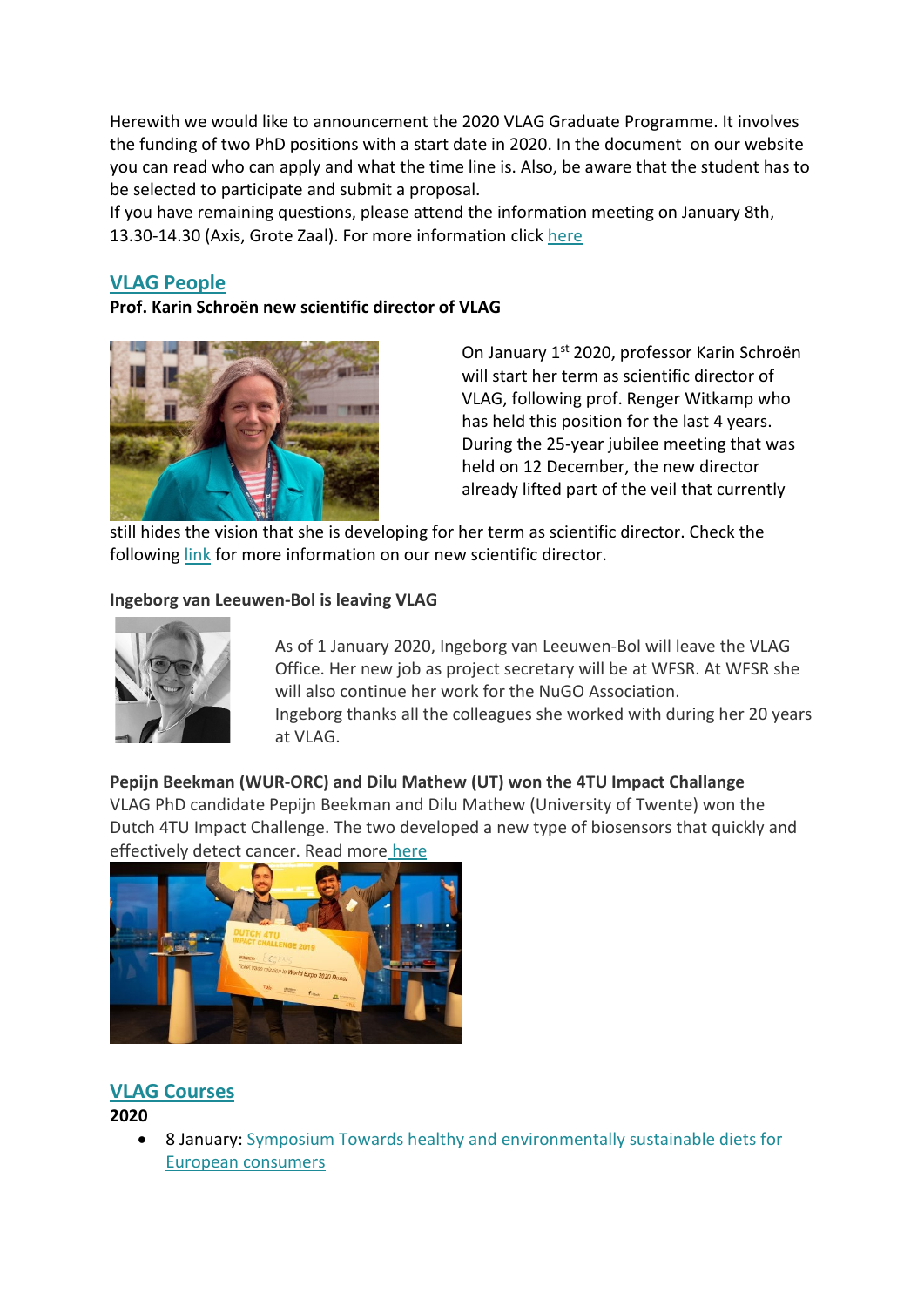- 16, 23, 30 Jan and 6, 13, 20 Feb: [Philosophy and Ethics of Food Science and](https://www.vlaggraduateschool.nl/en/courses/General-courses/VLAG-general-courses.htm)  **[Technology](https://www.vlaggraduateschool.nl/en/courses/General-courses/VLAG-general-courses.htm)**
- 10-11 Feb: [Introduction to R](https://www.vlaggraduateschool.nl/en/courses/General-courses/VLAG-general-courses/VLAG-Statistics-courses/Introduction-to-R.htm)
- 2-5 March: [Energy Metabolism and Body Composition](https://www.vlaggraduateschool.nl/en/courses/course/EMBC20.htm)
- 16-20 Mar[: Bioprocess design](https://www.vlaggraduateschool.nl/en/courses/course/Advanced-Course-Bioprocess-Design19-1.htm) (BioTech Delft, location: Wageningen)
- 6-9 Apr: PhD week
- 28 Apr-1 May: [Healthy Food Design](https://www.vlaggraduateschool.nl/en/courses/course/HFD20.htm)
- 2-4 June[: Applied Statistics](https://www.vlaggraduateschool.nl/en/courses/General-courses/VLAG-general-courses/VLAG-Statistics-courses/Applied-statistics.htm)
- 10-12 June: [Chemometrics](https://www.vlaggraduateschool.nl/en/courses/General-courses/VLAG-general-courses/VLAG-Statistics-courses/Chemometrics-Multivariate-Statistics.htm) (Multivariate Statistics)
- 14-18 June: [Glycosciences](https://www.vlaggraduateschool.nl/en/courses/course/Glycosciences20.htm) (registration will be open soon)
- 6-10 July: Reaction Kinetics in Food Science
- 9-13 November: Management of Microbiological Hazards in Food (MMHF)

# **Wageningen Graduate Schools (WGS) courses**

For a complete overview of all competence, skills and career development training activities, please click [here.](https://wgs.crs.wur.nl/)

# **Thesis defenses**

For an overview of the forthcoming thesis defenses please visit the [VLAG webpage.](https://www.vlaggraduateschool.nl/en.htm)

# **Human Nutrition & Health PhD Tour to Canada**



From October 20 to November 2, 24 PhD students from the department of Human Nutrition and Health have been on a study trip throughout Canada. During these two weeks, we visited ten institutions. These institutions did a great job in creating interesting programs for us. On a typical day, we would wake up early for breakfast in the hotel together, after which we left to the university. There, we had full-day programs, with scientific presentations, poster presentations, networking lunches in between and beers afterwards. Quite intense, for two weeks. But luckily we could also enjoy some free time, in the evening and the weekend. During the weekend, we went to a hockey-match, and to the Niagara Falls (see picture). We have seen a lot of the country, and connected with many scientist there. The first collaborations and exchanges have already been set-up, and many of us now consider a post-doc in Canada! For more information about this tour, please see our website: <http://2019.phdtour.nl/home.html>